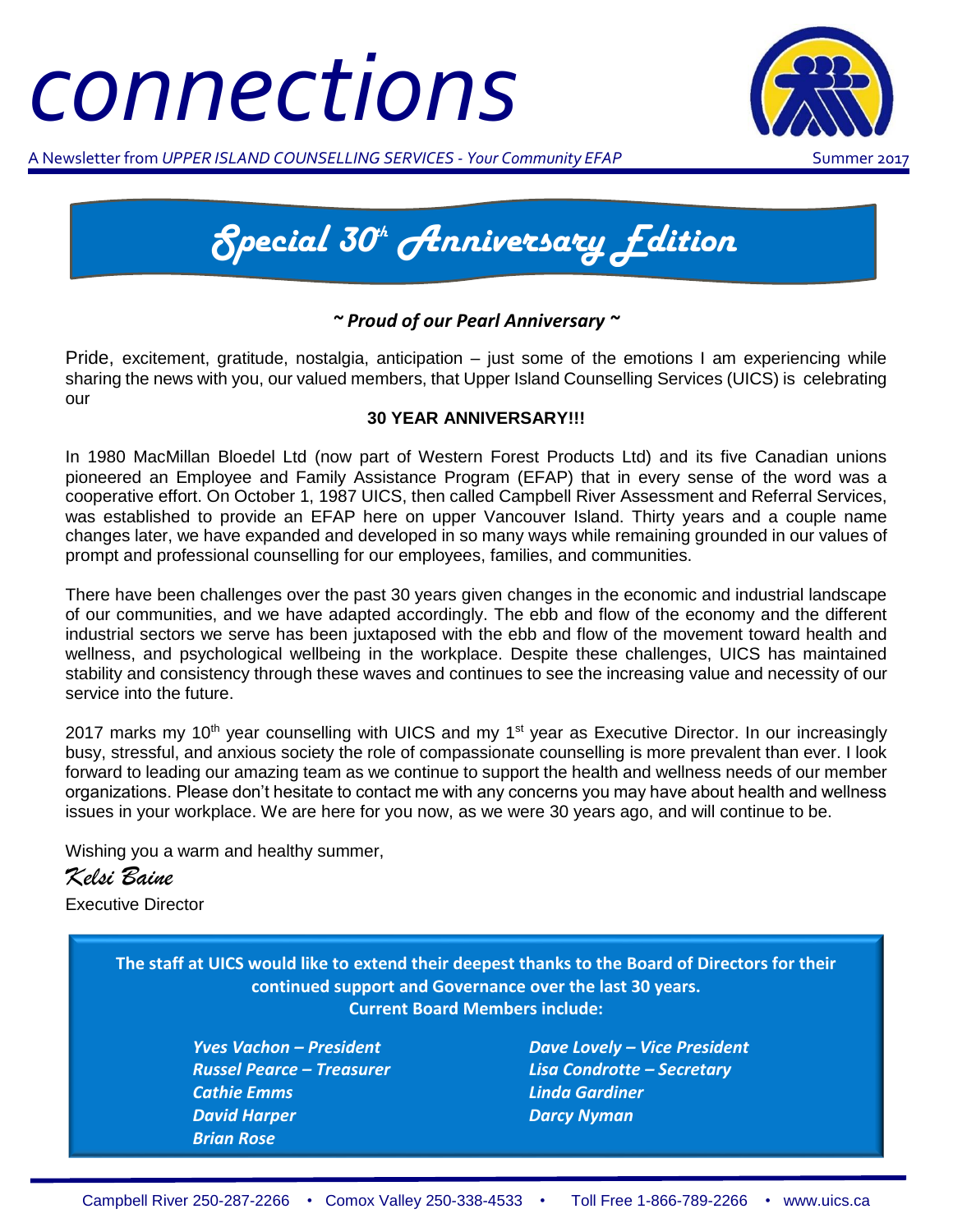# *The Growing Acceptance of Mental Health & Wellness*

*Graham Walker, MA, RCC, UICS Counsellor*

Much has changed over the past century with regard to the common understanding and social acceptance of issues related to mental health and wellness. Let's take post-traumatic stress disorder (PTSD) as just one example. One hundred years ago was just past the middle-point of the First World War. The concept of PTSD was not defined at this time in history and very little was understood about the effects of overwhelming experience on the human mind. Soldiers fighting in WWI were forced to endure horrors and atrocities that – thankfully –few people living today can even imagine. Due to the devastating impact of battle and other warrelated hardships, many soldiers found themselves psychologically debilitated and utterly incapable of further participation in the war effort. Today, the symptoms these soldiers exhibited would quickly be recognized and diagnosed as those of PTSD and the soldiers would be prescribed treatment. Unfortunately, in 1917, such understanding and acceptance was not present in the minds of the medical and military authorities and, as such, not only were most soldiers afflicted with post-traumatic symptoms left untreated, many were executed for cowardice. Even during the WWII, from 1939-1945, soldiers were still being executed for cowardice – a phenomenon that many psychologists and psychiatrists today believe was due to misunderstanding and ignorance about the effects of post-traumatic stress. The psychological and psychiatric communities have come a long way since 1945. Although there is still much research and innovation yet to be done, the clinical treatment of PTSD has developed to the point where it is possible for a person diagnosed with PTSD today – given the right treatment and care - to experience a significant recovery that frees them from debilitating symptoms.

A similar story can be told about issues across the spectrum of mental health and illness. Psychological conditions such as depression, anxiety, addiction and

grief, as well as many others, have all undergone a continual shifting over time into greater understanding and acceptance as legitimate human experiences that can be treated and managed. While clinical research is an important part of this process, so too is the de-stigmatization within the general population that allows people afflicted with distressing psychological conditions to come forward, free of judgment and condemnation, to seek the help that could bring them a greater sense of wellbeing in their lives.

More and more people are coming to regard mental health conditions in a similar way to physical health conditions: no reasonable person would accuse someone struggling with a broken limb or a bad bout of the flu as being weak, cowardly or flawed in some way. Thankfully, this same level of understanding and acceptance is increasingly being applied to mental health issues.

So, what can we do to help this positive trend to continue? We can educate ourselves about mental health and wellness and we can speak up to normalize these issues for each other. The more we, as a society, understand about mental health issues, the less stigma and judgment there is attached to them, and the more we all benefit as a result. Just as anyone can break an arm or get the flu, so too can anyone be impacted by a mental health issue. It can be useful to ask ourselves: if a mental health issue was to impact my life, what kind of social environment would I want to find myself in? One that is misunderstanding and judgmental or one that is understanding and accepting? I think the answer is clear. So, let's all keep educating ourselves and speaking up for each other, and soon stigma and judgment will simply be things of the past.

Use **STOP** criteria to recognize attitudes and actions that support the stigma of mental health. It's easy, just ask yourself if what you hear:

- **Stereotypes people with mental health conditions (that is, assumes they are all alike rather than individuals)?**
- **Ti**rivializes or belittles people with mental health condition and/or the condition itself?
- **O**ffends people with mental health conditions by insulting them?
- Patronizes people with mental health conditions by treating them as if they were not as good as other people?

Start with yourself. Be thoughtful about your own choice of words. Use accurate and sensitive words when talking about people with mental health conditions.

Adapted from the Canadian Mental Health Association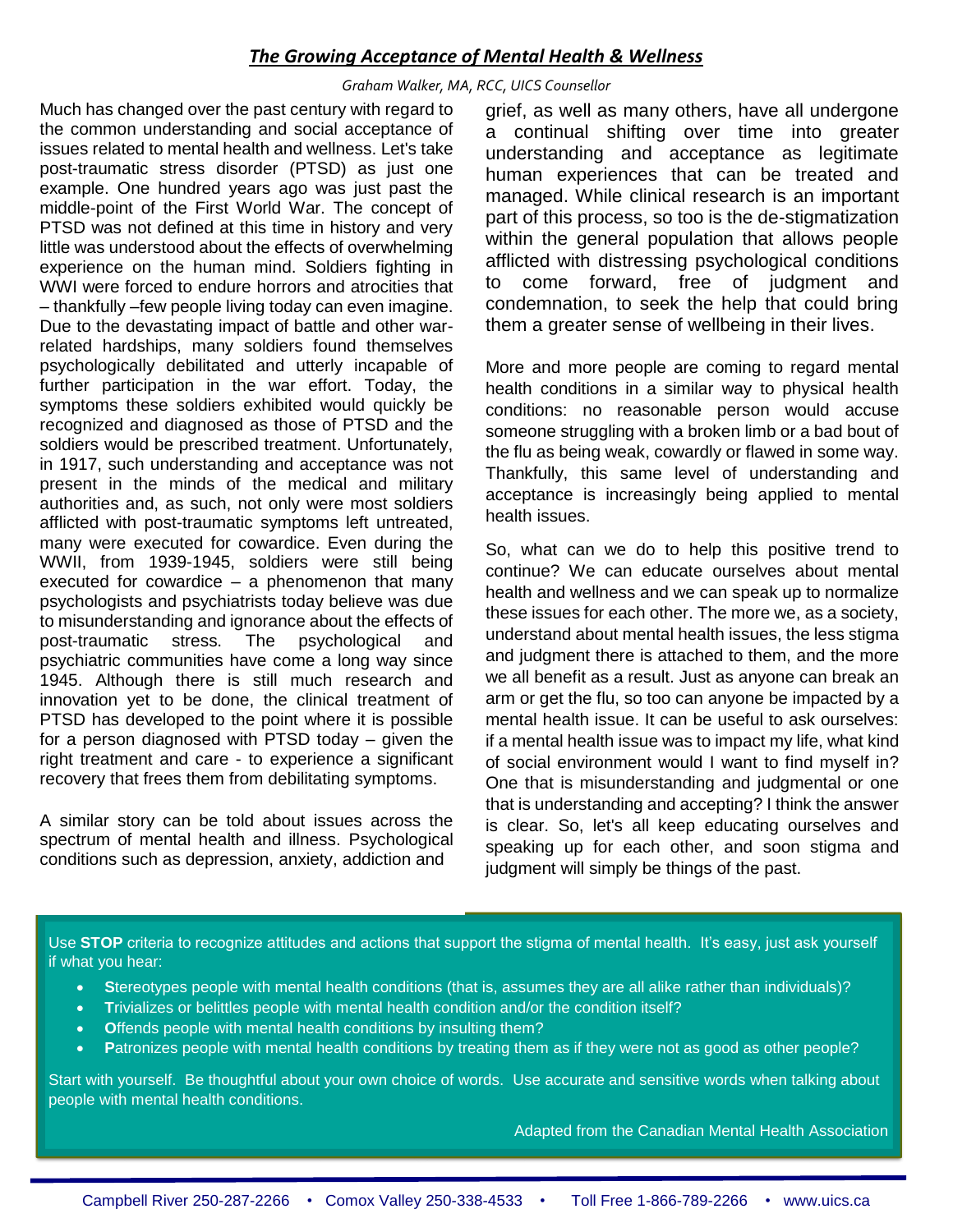# *Defining Mental Health*

### *~ Jennifer Mansell, MSW, RSW, UICS Counsellor*

Mental health has become a common phrase in the media these days. There has been an increase in awareness of mental health issues over the last decade. We hear about mental health on social media campaigns such as Bell's "Let's Talk." We hear about mental health in our doctors' offices. We hear about mental health in our schools and workplaces. We hear about mental health through various celebrities coming out about their own, personal struggles. We even hear about mental health around the table at our family dinners. So, what exactly is mental health?

Mental health is defined as "the condition of being sound mentally and emotionally that is characterized by the absence of mental illness (a diagnosed condition) and by adequate adjustment especially as reflected in feeling comfortable about oneself, positive feelings about others, and the ability to meet the demands of daily life." (Merriam-Webster Dictionary)

Traditionally, mental health has referred to the overall functioning of one's psychological and emotional capacities. However, today we use the term mental health broadly to describe the overall functioning of one's mind, emotions, body and spirit. Science has now shown us that a limited capacity in one of these areas will affect our mental health. So, really we are talking about overall wellness; the integration of our social, emotional, psychological, physical and spiritual health.

Mental health issues vary broadly, from generalized anxiety or low grade depression to psychosis, or a loss of connection to reality. We know that mental health issues do not occur in isolation. Usually, there are a number of factors which contribute to mental well-being, including our relationships, our sense of satisfaction at work, physical health ailments, loss or transition, as well as crisis or trauma.



There are often some key signs that our mental health is suffering, and we may need to access treatment such as counselling. Symptoms may include:

-not feeling like yourself -feelings of melancholy or lack of motivation -decreased sense of joy -increased irritability or frustration -feelings of anxiety, nervousness or restlessness -difficulty eating, sleeping, resting -increased relationship conflict -limited capacity to respond to people the way you would like -unable to access coping skills that you would normally utilize -decreased feelings of worthiness or value

So, the converse is true when we refer to our mental health functioning well. We should expect to feel:

-a strong and secure sense of self -ability to experience joy in life -meaningful relationships -a sense of purpose or identity in life -physical well-being

-restful sleep and healthy eating patterns -healthy coping strategies -overall feelings of competence, value and worthiness -ability to function day-to-day (ie. get to work or school) -ability to cope with stress and crisis effectively

If you are worried about your mental health and unsure whether or not it could use a tune-up, this "Mental Health Meter" from Canadian Mental Health may be a good tool. Check it out: [http://www.cmha.ca/mental\\_health/mental-health-meter/](http://www.cmha.ca/mental_health/mental-health-meter/)